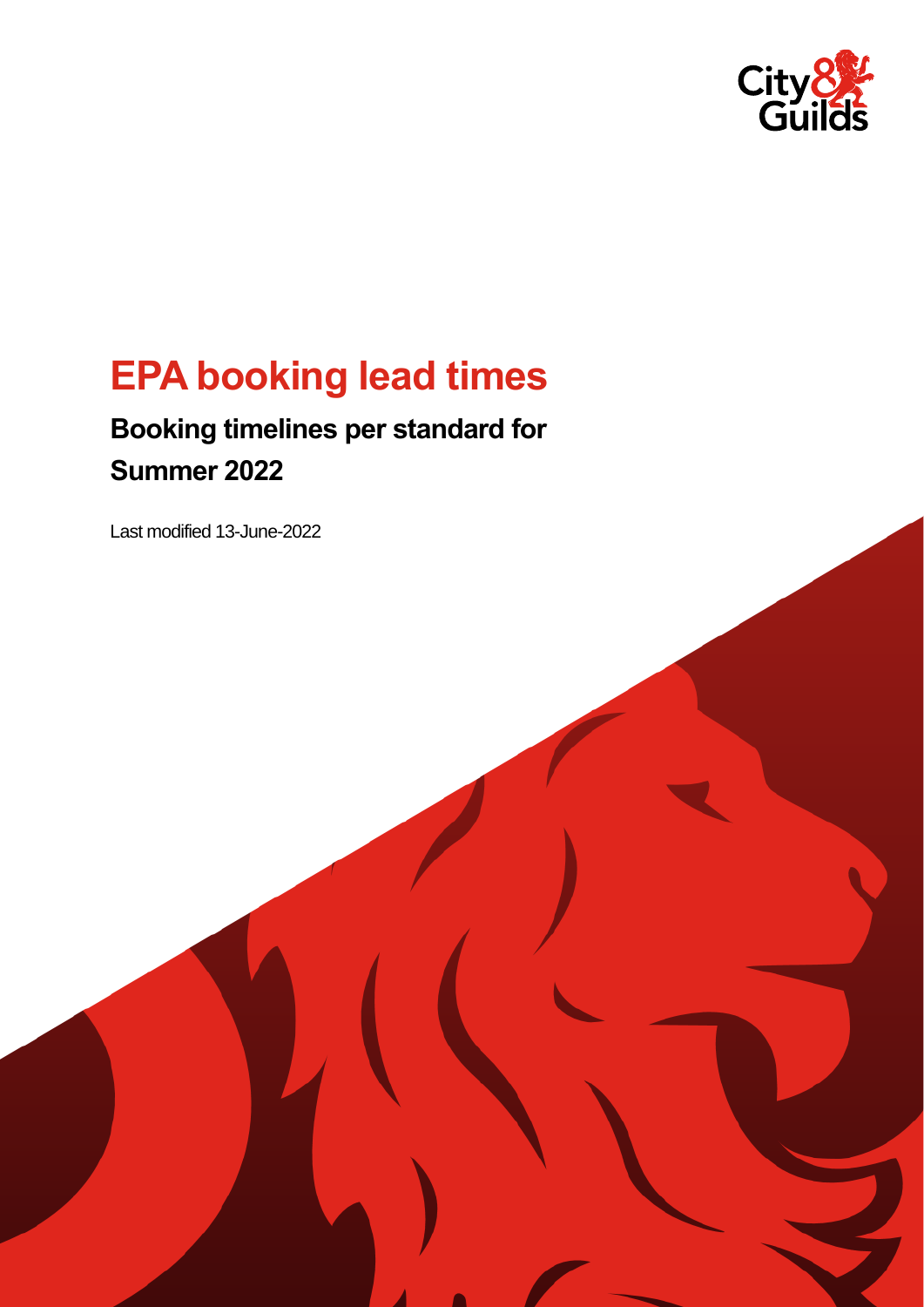## **Quick guide to EPA booking lead times**

We are here to support you with your EPA event bookings this summer.

Across the many standards we work with you on, there are some variations in the booking lead times. This document aims to help clarify those lead times for you.

| <b>Standard</b>                              | <b>Notice period</b><br>required for<br>booking (working<br>days) | <b>Last day to book</b><br>for end of July<br>assessment* |
|----------------------------------------------|-------------------------------------------------------------------|-----------------------------------------------------------|
| 9040-12 Adult Care Worker                    | 5                                                                 | 22/07/22                                                  |
| 9042-12 Lead Adult Care Worker               | 5                                                                 | 22/07/22                                                  |
| 9047-12 Lead Practitioner in Adult Care (L4) | 5                                                                 | 22/07/22                                                  |
| 9080-12 Painter and Decorator                | 5                                                                 | 22/07/22                                                  |
| 9673-02 Property Maintenance Operative       | 5                                                                 | 22/07/22                                                  |
| 9078-12 Carpentry and Joinery V1             | 5                                                                 | 22/07/22                                                  |
| 9129-12 Beauty Therapist 5                   | 5                                                                 | 22/07/22                                                  |

#### **1) Booking lead time – 5 days**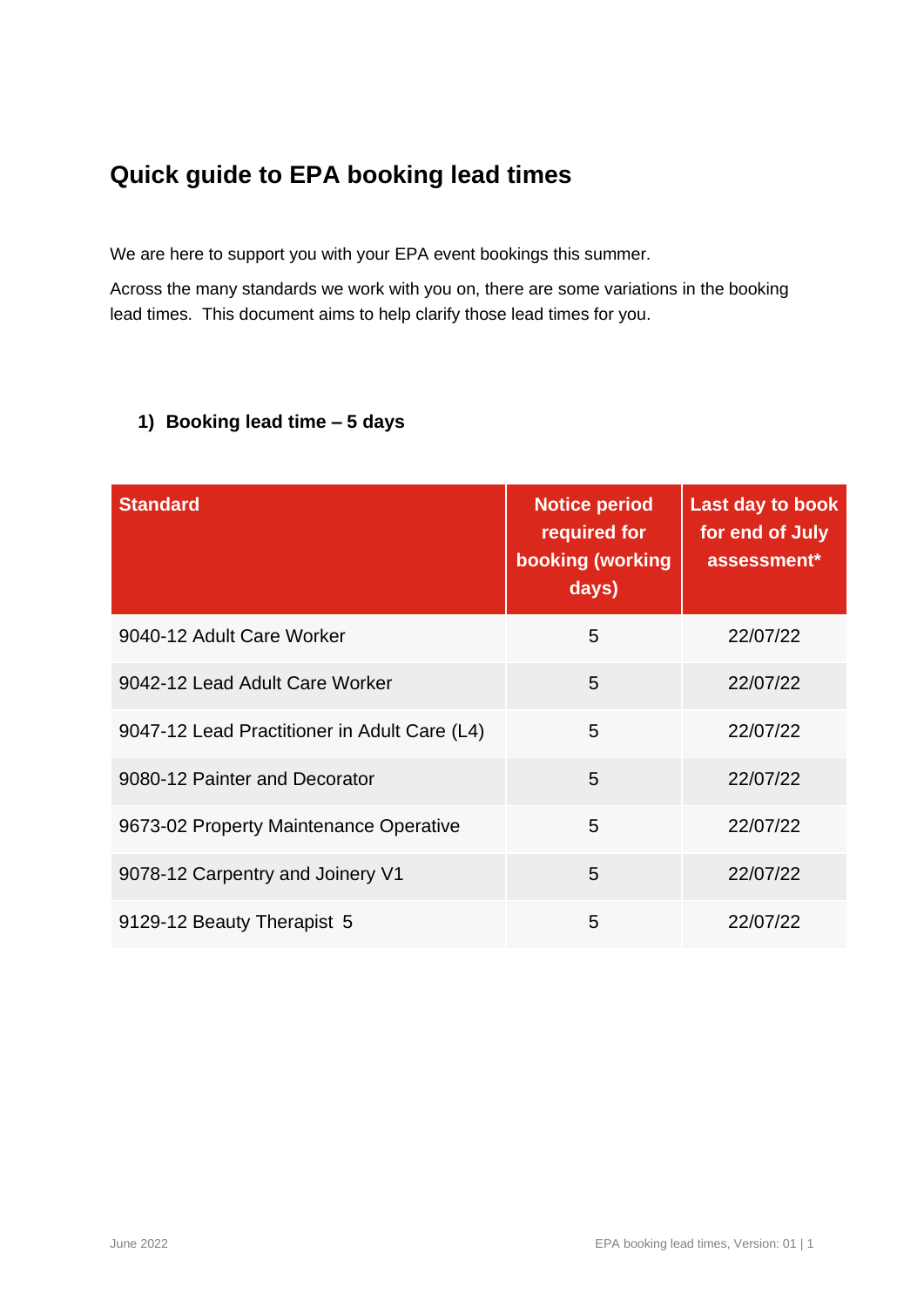#### **2) Booking lead time – 7 days**

| <b>Standard</b>                                                                                                                                                                                                                                       | <b>Notice period</b><br>required for<br>booking<br>(working days) | <b>Last day to book</b><br>for end of July<br>assessment* |
|-------------------------------------------------------------------------------------------------------------------------------------------------------------------------------------------------------------------------------------------------------|-------------------------------------------------------------------|-----------------------------------------------------------|
| 0143-02 Golf Greenkeeping                                                                                                                                                                                                                             | $\overline{7}$                                                    | 20/07/22                                                  |
| 9044-12 Equine Groom (Riding)<br>9044-22 Equine Groom (Non-Riding)<br>9044-32 Equine Groom (Racing - Exercising<br>Groom)<br>9044-42 Equine Groom (Racing - Yard Based<br>Groom)<br>9044-52 Equine Groom (Breeding)                                   | $\overline{7}$                                                    | 20/07/22                                                  |
| 9057-12 Senior Equine Groom (Riding)<br>9057-22 Senior Equine Groom (Non-Riding)<br>9057-32 Senior Equine Groom (Racing -<br>Exercise Groom)<br>9057-42 Senior Equine Groom (Racing - Yard-<br>based Groom)<br>9057-52 Senior Equine Groom (Breeding) | $\overline{7}$                                                    | 20/07/22                                                  |
| 7002-52 - Hair Professional - Hairdressing L2                                                                                                                                                                                                         | $\overline{7}$                                                    | 20/07/22                                                  |
| 7002-53- Hair Professional - Barbering L2                                                                                                                                                                                                             | $\overline{7}$                                                    | 20/07/22                                                  |
| 9325-15 Engineering Operative Apprenticeship<br>(Fabrication Engineering Operative)                                                                                                                                                                   | 7                                                                 | 20/07/22                                                  |
| 9325-16 Engineering Operative Apprenticeship<br>(Materials, Processing and Finishing<br><b>Engineering Operative)</b>                                                                                                                                 |                                                                   |                                                           |
| 9325-12 Engineering Operative Apprenticeship<br>(Maintenance Engineering Operative)                                                                                                                                                                   |                                                                   |                                                           |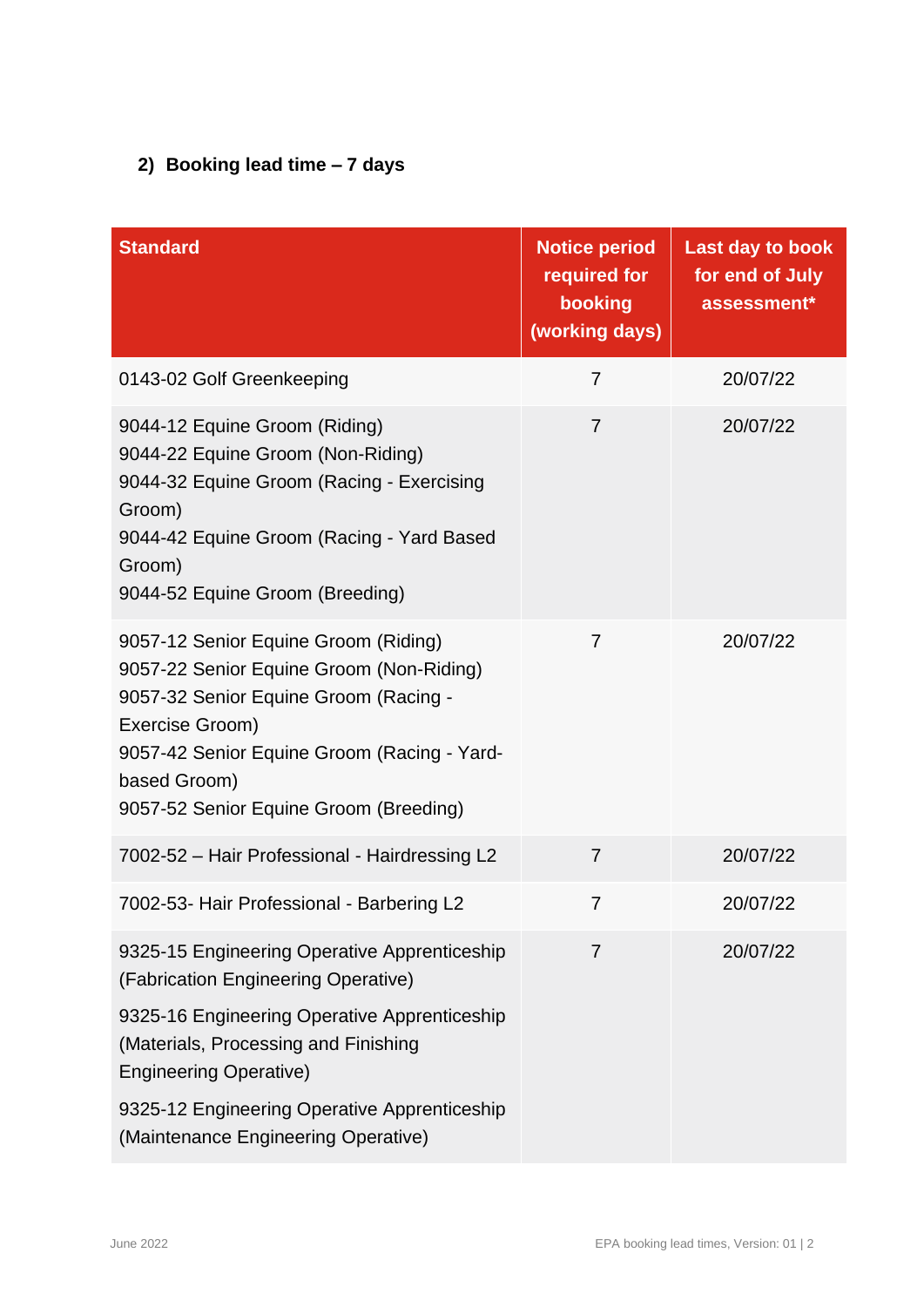| 9325-14 Engineering Operative Apprenticeship<br>(Electrical and Electronic Engineering<br>Operative) |          |
|------------------------------------------------------------------------------------------------------|----------|
| 9325-13 Engineering Operative Apprenticeship<br>(Mechanical Manufacturing Engineering<br>Operative)  |          |
| 9325-17 Engineering Operative (Technical<br><b>Support Engineering Operative)</b>                    |          |
| 9345-12 Metal Fabricator                                                                             | 20/07/22 |

### **3) Booking lead time – 12 days**

| <b>Standard</b>                                                                                                                                                | <b>Notice period</b><br>required for<br>booking<br>(working days) | <b>Last day to book</b><br>for end of July<br>assessment* |
|----------------------------------------------------------------------------------------------------------------------------------------------------------------|-------------------------------------------------------------------|-----------------------------------------------------------|
| 9794-12 Customer Service Practitioner                                                                                                                          | 12 <sup>2</sup>                                                   | 13/07/22                                                  |
| 9056-12 Travel Consultant                                                                                                                                      | 12                                                                | 13/07/22                                                  |
| 9041-12 Healthcare Support Worker L2                                                                                                                           | 12                                                                | 13/07/22                                                  |
| 9043-12 Senior Healthcare Support Worker -<br><b>Adult Nursing Support L3</b><br>9043-22 Senior Healthcare Support Worker -<br><b>Adult Nursing Support L3</b> | 12                                                                | 13/07/22                                                  |
| 9321-12 Vehicle Damage Paint Technician<br>9322-12 Vehicle Damage Panel Technician<br>9323-12 Vehicle Damage Mechanical, Electrical<br>and Trim Technician     | 12                                                                | 13/07/22                                                  |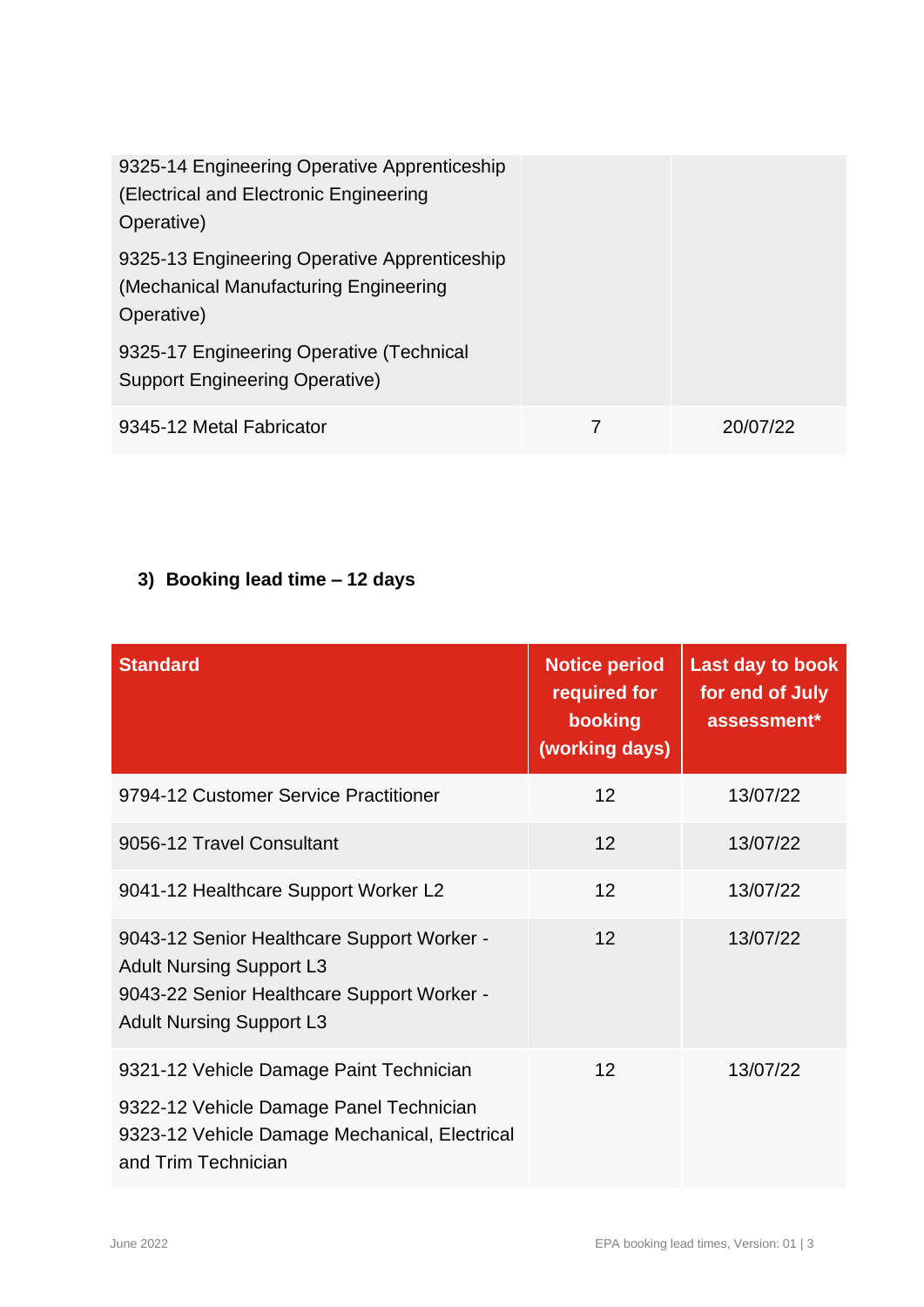| <b>Lean Manufacturing Operative</b><br>9315-22 Production/Assembly<br>9315-23 Inspection / Quality Assurance<br>9315-24 Logistics / Material Handling<br>9315-25 Production Processing / Finishing | 12 | 13/07/22 |
|----------------------------------------------------------------------------------------------------------------------------------------------------------------------------------------------------|----|----------|
| 9046-12 Leader in Adult Care L5                                                                                                                                                                    | 12 | 13/07/22 |
| 9061-12 Early Years Practitioner                                                                                                                                                                   | 12 | 13/07/22 |
| 9062-12 Early Years Educator                                                                                                                                                                       | 12 | 13/07/22 |
| 9074-12 Gas Engineering                                                                                                                                                                            | 12 | 13/07/22 |
| 9077-12 Bricklayer                                                                                                                                                                                 | 12 | 13/07/22 |
| 9078-21 Carpentry and Joinery V2                                                                                                                                                                   | 12 | 13/07/22 |
| 9079-12 Advanced Carpentry and Joinery V2                                                                                                                                                          | 12 | 13/07/22 |
| 9189-24 Plumbing and Domestic Heating<br>Technician - Environmental Technologies                                                                                                                   | 12 | 13/07/22 |
| 9189-25 Plumbing and Domestic Heating<br><b>Technician - Natural Gas</b>                                                                                                                           |    |          |
| 9189-26 Plumbing and Domestic Heating<br><b>Technician - Solid Fuel</b>                                                                                                                            |    |          |
| 9189-27 Plumbing and Domestic Heating<br>Technician - Oil                                                                                                                                          |    |          |
| 9301-12 / 9301-13 Automotive Retail Motor<br>Vehicle Service and Maintenance Technician<br>(Light Vehicle)                                                                                         | 12 | 13/07/22 |
| 9302-12 / 9302-13 Heavy Vehicle Service and<br>Maintenance Technician                                                                                                                              | 12 | 13/07/22 |
| 9303-12 Rail Engineering Operative                                                                                                                                                                 | 12 | 13/07/22 |
| 9308-12 Team Leader/Supervisor                                                                                                                                                                     | 12 | 13/07/22 |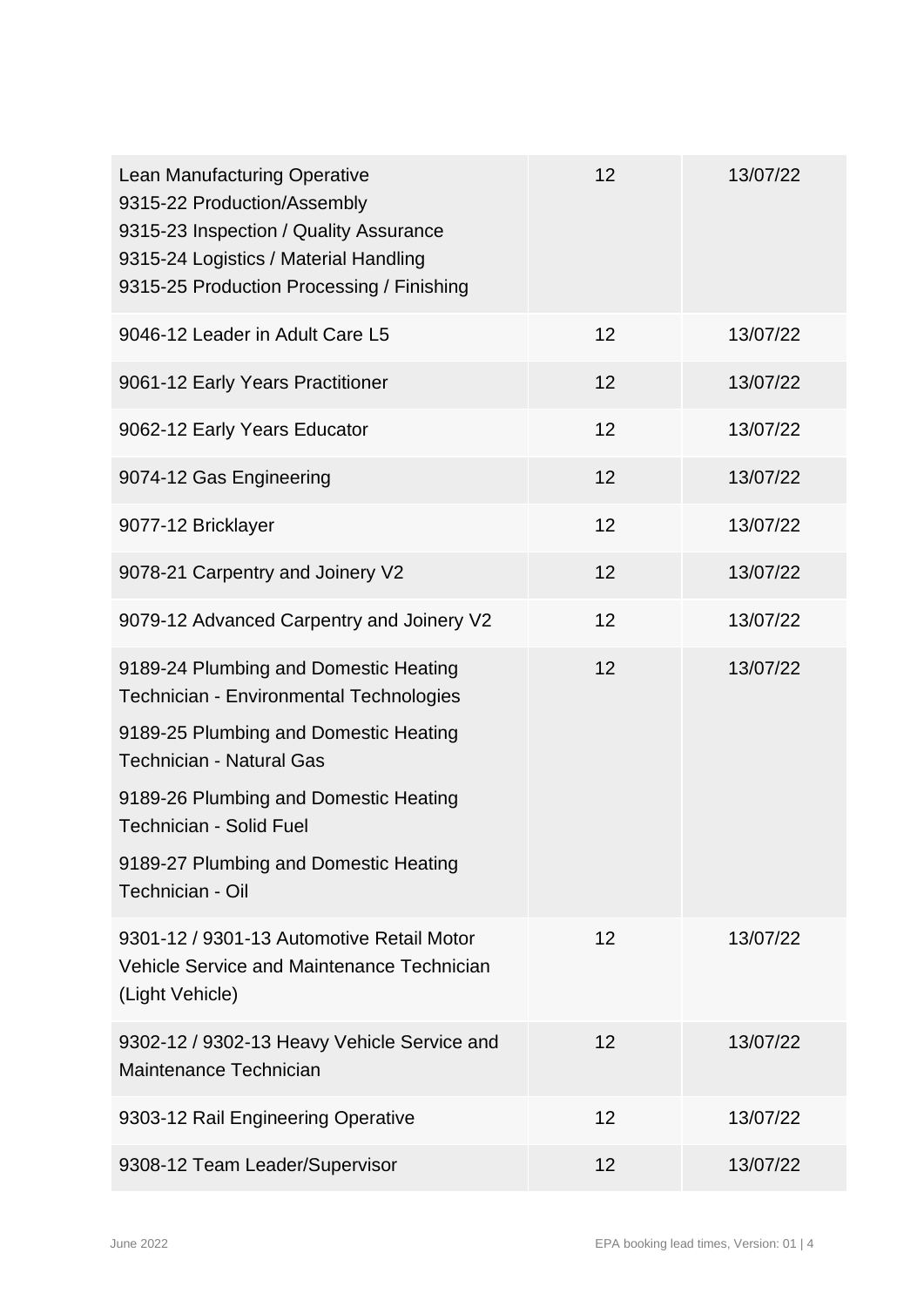| 9309-12 Operations/Departmental Manager                                                    | 12 | 13/07/22 |
|--------------------------------------------------------------------------------------------|----|----------|
| 9310-12 Chartered Manager Degree<br>Apprenticeship                                         | 12 | 13/07/22 |
| 9311-12 Senior Leader Master's Degree<br>Apprenticeship                                    | 12 | 13/07/22 |
| 9473-12 Business Administrator V1                                                          | 12 | 13/07/22 |
| 9576-12 Healthcare Assistant Practitioner                                                  | 12 | 13/07/22 |
| 9660-12 / 9660-13 Cyber Security Technologist                                              | 12 | 13/07/22 |
| 9705-12 IT Technical Salesperson                                                           | 12 | 13/07/22 |
| 9700-12 Digital Applications Technician<br>9700-13 Digital Service Technician              | 12 | 13/07/22 |
| 9014-12 Advanced and Creative Hair<br>Professional L3                                      | 12 | 13/07/22 |
| 9752-12 Dental Nurse<br>9752-22 Dental Nurse<br>4238-12 Extended Diploma in Dental Nursing | 12 | 13/07/22 |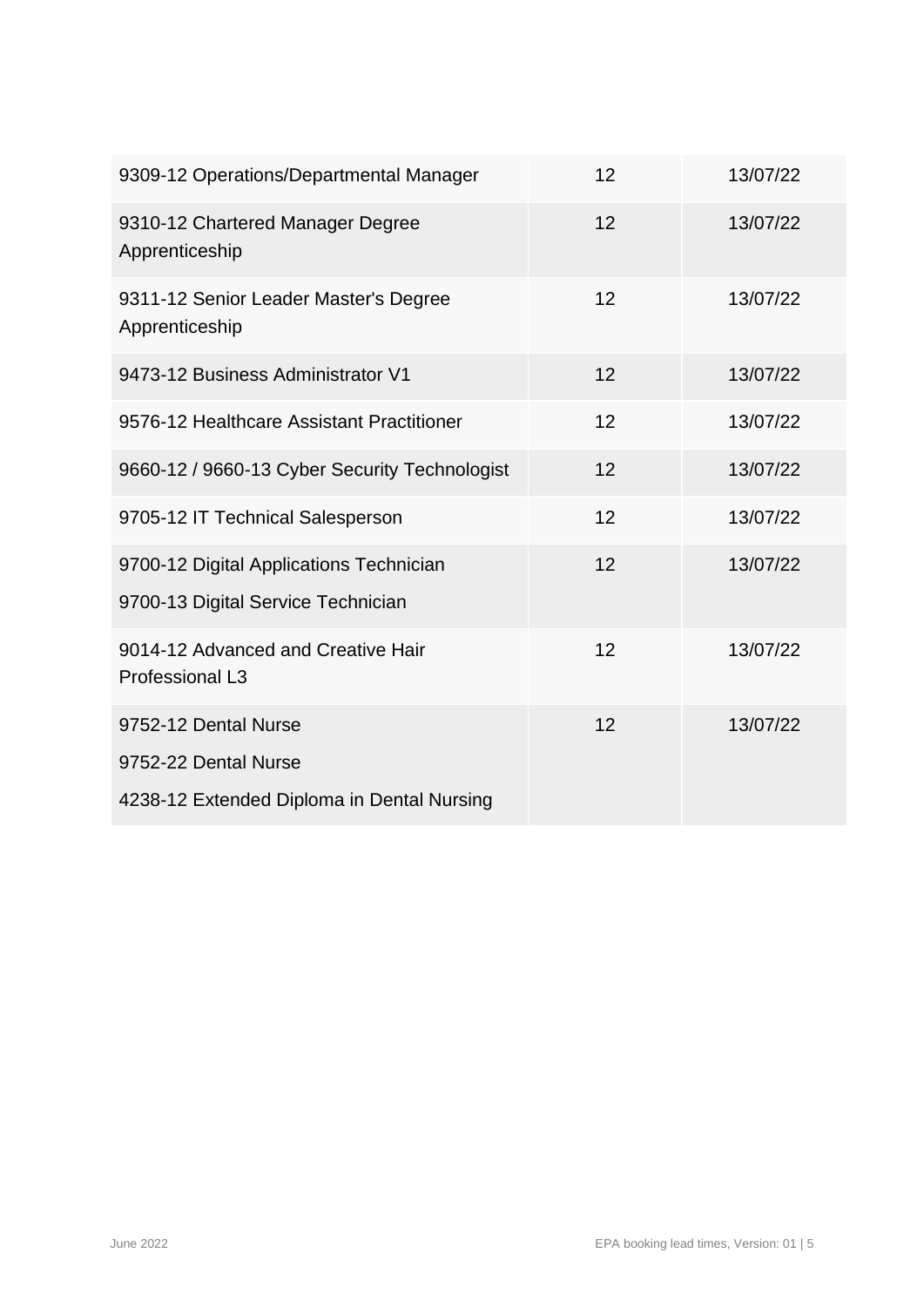#### **4) Booking lead time – 3-6 weeks in advance**

| <b>Standard</b>                                                                                                                                                                        | <b>Notice period</b><br>required for<br>booking (working<br>days) | <b>Last day to book</b><br>for end of July<br>assessment* |
|----------------------------------------------------------------------------------------------------------------------------------------------------------------------------------------|-------------------------------------------------------------------|-----------------------------------------------------------|
| 9083-11 Hospitality Team Member - Food<br>and Beverage Service<br>9083-14 Hospitality Team Member - Food<br>Production<br>9083-12 Hospitality Team Member<br><b>Beverage Service</b>   | 3 weeks in<br>advance                                             | 06/07/22                                                  |
| 9084-31 Hospitality Supervisor - Food and<br><b>Beverage Supervisor</b><br>9084-32 Hospitality Supervisor - Bar<br>Supervisor<br>9084-36 Hospitality Supervisor - Events<br>Supervisor | 3 weeks in<br>advance                                             | 06/07/22                                                  |
| 9087-12 Production Chef                                                                                                                                                                | 3 weeks in<br>advance                                             | 06/07/22                                                  |
| 9081-12 Commis Chef                                                                                                                                                                    | 3 weeks in<br>advance                                             | 06/07/22                                                  |
| 9085-12 Chef de Partie                                                                                                                                                                 | 3 weeks in<br>advance                                             | 06/07/22                                                  |
| 9648-76 / 9648-71 Software Developer<br>9600-12 Software Developer<br>(Synoptic project commences post gateway)                                                                        | 3 weeks in<br>advance                                             | 06/07/22                                                  |
| 9648-72 / 9648-77 Network Engineer                                                                                                                                                     | 3 weeks in<br>advance                                             | 06/07/22                                                  |